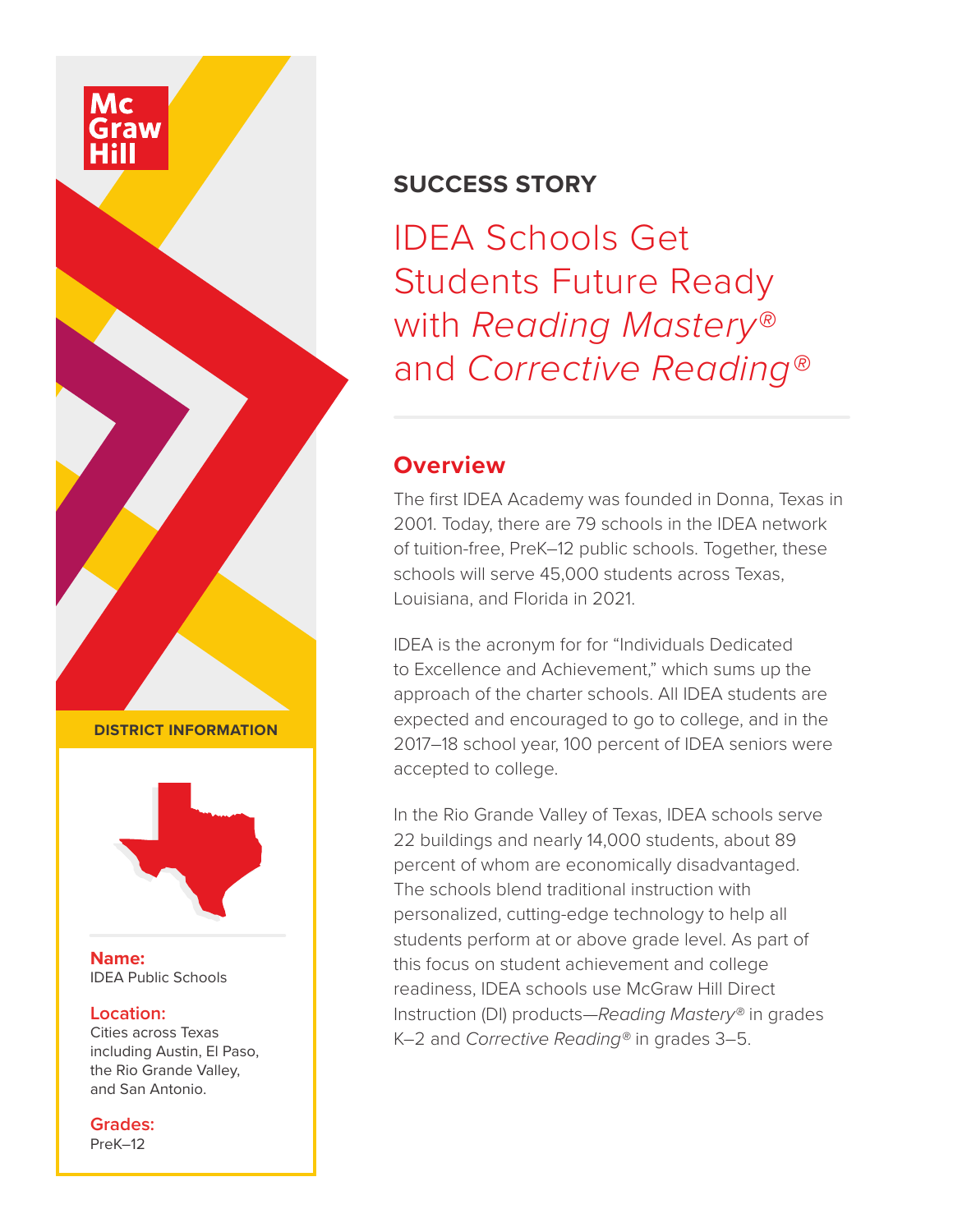# **Implementation**

IDEA Schools have a unique expansion model. Each campus begins as a PreK–1 and expands one grade level in each year that follows. For six years, Erica Matamoros was a campus leader at IDEA Academy in Brownsville, which successfully grew to a PreK–5 campus. Today she is Vice President of Schools at IDEA.

Matamoros recalled when *Reading Mastery* and *Corrective Reading* were implemented in Brownsville back in 2011. Hilda Swanson, Principal of San Juan Academy, had used the programs in her work on an Indian reservation and saw impressive gains, so she related her experience to the CEO of IDEA. Today, all IDEA campuses use *Reading Mastery* and *Corrective Reading*.

"We had success with *Reading Mastery* from the start," said Matamoros. "At the end of my first year, all our kindergartners could read. Many were economically disadvantaged students who lacked language skills.

With *Reading Mastery*, we could give them a strong foundation to build on. And because we had so much data pouring in, we could identify every student who lacked skills as well as those who were ahead of the game. This allowed us to meet every students' needs and our district goals."

Hope Williams has been Principal of IDEA Judson Academy in San Antonio since 2015, and her school currently serves PreK–4. Williams said that she also saw gains very quickly after implementing *Reading Mastery* and *Corrective Reading*.

*Reading Mastery and Corrective Reading allowed us to instruct kids to mastery level without skipping past anything. Seeing them read after just a few months shows just how phenomenal the curriculum is.*

**–Hope Williams Principal** IDEA Judson Academy

"When I first started as Principal of IDEA Judson Academy, many of the first-graders came in from other schools and were still at the kindergarten level. *Reading Mastery* and *Corrective Reading* allowed us to instruct kids to mastery level without skipping past anything. Seeing them read after just a few months shows just how phenomenal the curriculum is."

Williams added that Direct Instruction is particularly helpful for weeding out the common errors of first-year teachers and ensuring they know exactly what to do—and what not to do to keep children on track for mastery.

Matamoros agreed. "I can't say enough about how *Reading Mastery* is structured," she said. "It is a great way to get new teachers on board with less planning. They don't have to ask themselves, 'Will this lesson plan do? Does it meet my objectives?' With *Reading Mastery*, I walk in to observe a lesson, and all the students are sitting up tall and answering together. There's no way for the teacher to make a mistake."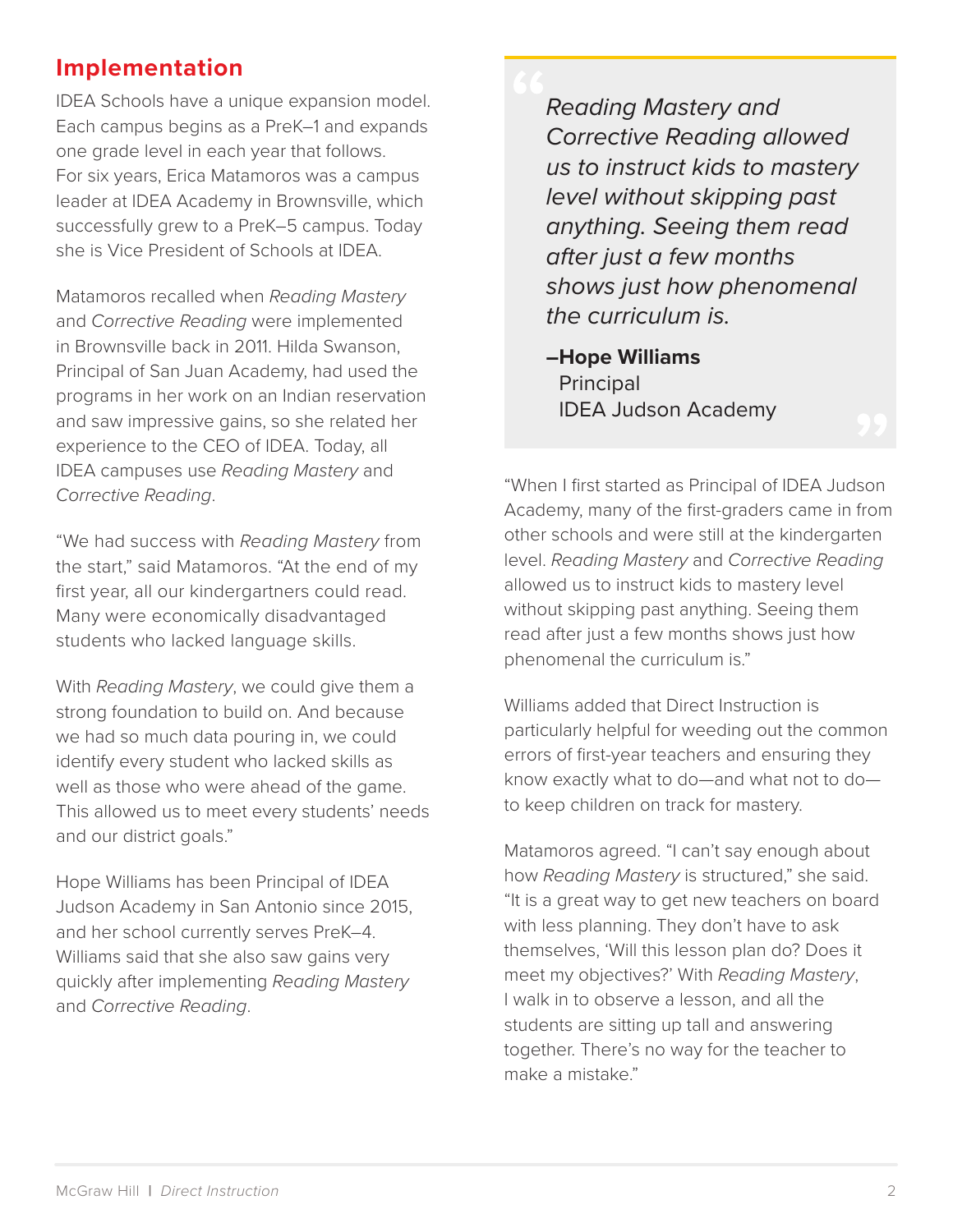*I can't say enough about how Reading Mastery is structured. It is a great way to get new teachers on board with less planning. I walk in to observe a lesson, and all the students are sitting up tall and answering together. There's no way for the teacher to make a mistake.*

**–Erica Matamoros** Vice President IDEA Schools

Pamela Ray, Principal at IDEA Ewing Halsell Academy in San Antonio, was new to Direct Instruction when she started in her role. Soon she was learning DI while coaching and managing teachers in the use of *Reading Mastery* and *Corrective Reading*. Ray came from a science background, so she had confidence in the credibility of the research-based programs.

She really started to believe in them when she saw students leaving kindergarten reading. Although some teachers were concerned about the lack of creativity in their instruction when they began, Ray said they soon understood the benefits of working within the instructional model. The program components provide a solid base, and teachers are encouraged to add value through their own personal touches.

"Many of the teachers on campus were in their first years of teaching, and they were hungry for something to start with," said Ray. "*Reading Mastery* and *Corrective Reading* give our teachers everything they need to differentiate, prioritize closing gaps, and build on achievement."

Ray noted that she has received a high level of support from McGraw Hill during implementation. The instructional manager coaches right along with her to ensure teachers understand what the data is telling them and how to change their approaches to meet student needs.

"The Professional Development support we've received has been targeted and individualized to the needs of our teachers," she said. "We started with a new campus, new administration, new teachers, and we were quickly off to a strong start with *Reading Mastery* and *Corrective Reading*."

> *Reading Mastery and Corrective Reading give our teachers everything they need to differentiate, prioritize closing gaps, and build on achievement.*

> **–Pamela Ray Principal** IDEA Ewing Halsell Academy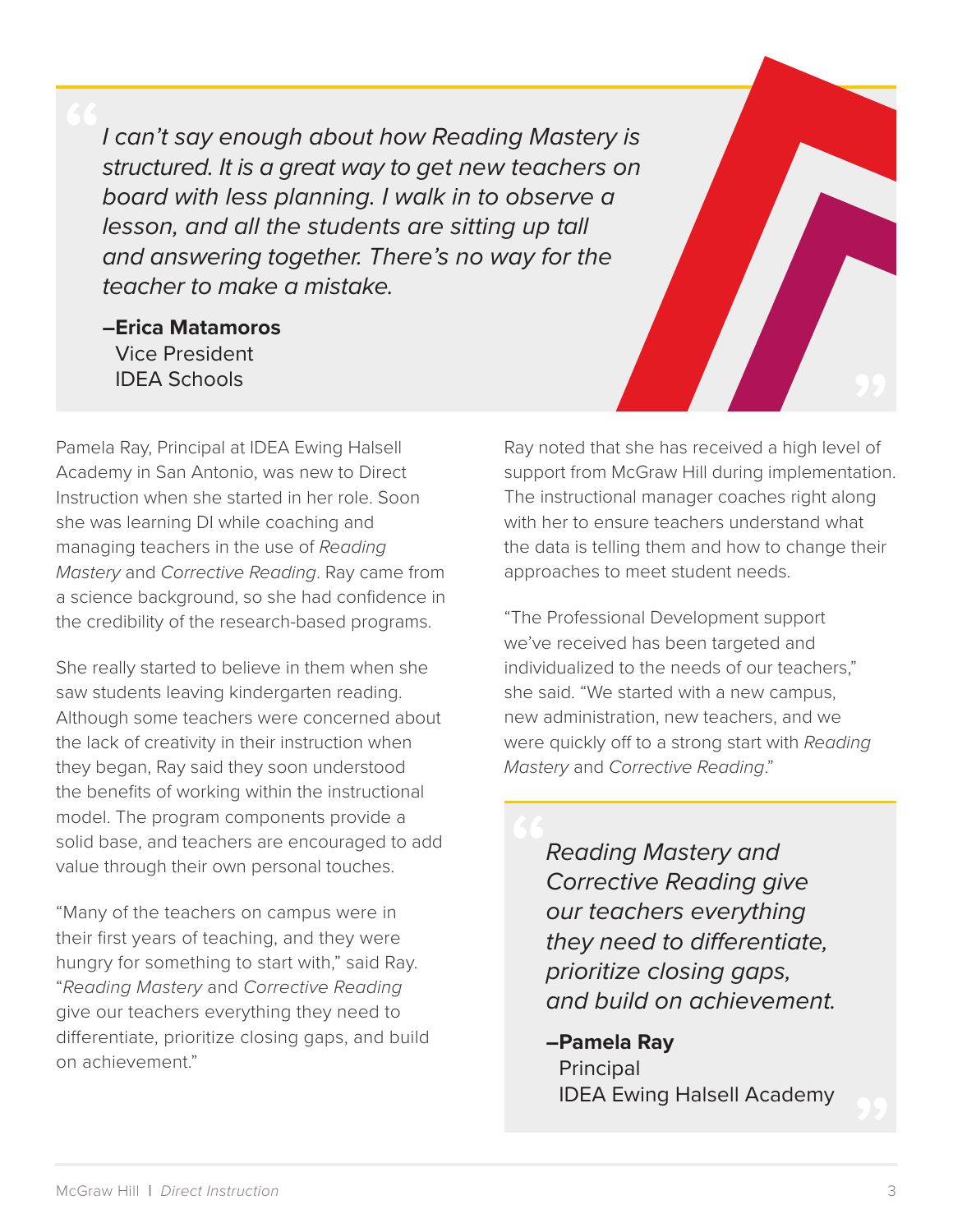#### **Student Confidence**

Maria Carmen-Sepulveda has been the Principal at the IDEA Mays Academy in San Antonio for three years. She had no experience with Direct Instruction when she started.

"When I first saw Direct Instruction in action, I got goosebumps," she recalled. "The lessons seemed so unnatural—like the students were robots. Then I saw the children flourishing. My students are all doing fantastically well with *Reading Mastery* and *Corrective Reading*. No one is bored. No one is left behind."

She recalled two students who immediately benefited from the shift to Direct Instruction. One was a kindergarten student and high achiever who quickly progressed to secondgrade reading because he felt empowered to move ahead. The other was a student with autism who could make no eye contact. The repetitive structure of the lessons enabled him to join in and gain confidence. He also quickly showed progress.

Principal Carmen-Sepulveda also noted that 27 percent of her students were English language learners, and Direct Instruction allowed them to feel included and confident in their language skills.

"*Reading Mastery* is explicit about teaching language, so no one, including English language learners, feels left out. I'm so in love with it that I want to go back to the past and reteach some of the bilingual students I once had, so I could teach them the right way."

As the Vice President of Schools at IDEA, Erica Matamoros knows that enthusiasm like that can have a huge impact on how students respond to Direct Instruction. She believes that even though *Reading Mastery* and *Corrective Reading* lessons are delivered explicitly, what teachers

*Reading Mastery is explicit about teaching language, so no one, including English language learners, feels left out. I'm so in love with it that I want to go back to the past and reteach some of the bilingual students I once had, so I could teach them the right way.*

**–Maria Carmen Sepulveda Principal** IDEA Mays Academy

can bring to the table is joy and the affirmation that students can achieve higher results.

"Direct Instruction is repetitive: teachers say something, and students answer back. But teachers who use a positive tone can help students get excited, help them gain confidence," said Matamoros. "Teachers must also be proactive about identifying kids who are simply droning and hold them accountable."

At IDEA Judson Academy, Principal Williams oversaw data checks every Friday for this very reason. She and her teachers were looking for red flags that showed a lack of mastery.

"We talk about which skills are weak and which are strong, and we continue to use decoding in the upper grades to close gaps that we identify," said Williams. "*Reading Mastery* and *Corrective Reading* are pivotal for uncovering deficiencies and avoiding new ones. We can catch it if someone is coming in low, and we can push high performers further.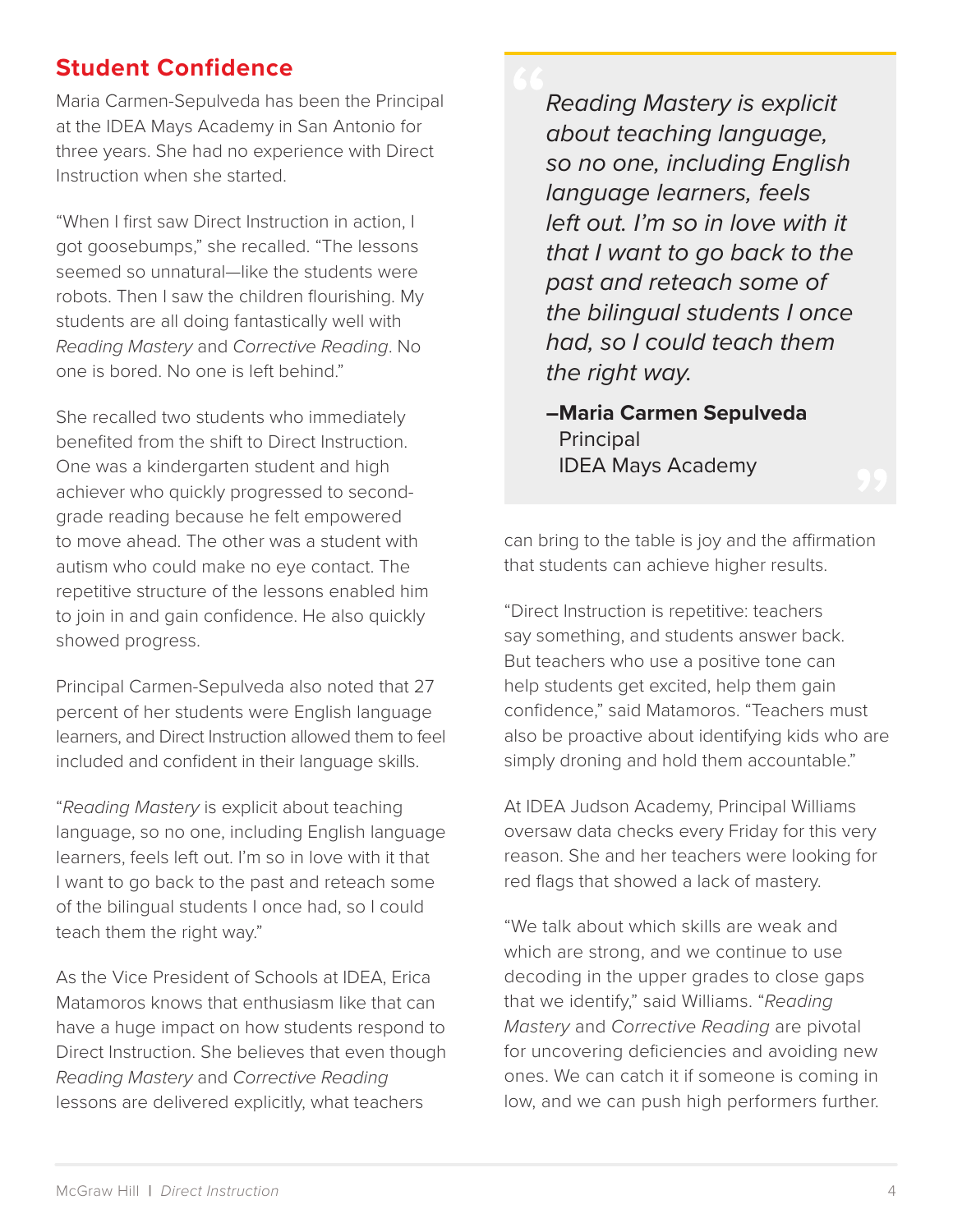Last year we had four kindergartners test two years above normal, and they were able to skip a whole grade and still keep up with their peers."

## **Results**

Across the board, lower valley IDEA schools report amazing results using *Reading Mastery* and *Corrective Reading*.

"At IDEA Schools, our mission is college for all," said Principal Ray. "We want every student to get into and matriculate through college, so we backload to identify what we need to do to

#### **Student Growth at IDEA Campuses During the 2017–18 School Year**

| Campus                                           | <b>Grade Level</b> | On-Level<br><b>Students</b><br>at the<br><b>Beginning</b><br>of Year | On-Level<br><b>Students</b><br>at the End<br>of Year |
|--------------------------------------------------|--------------------|----------------------------------------------------------------------|------------------------------------------------------|
| <b>IDEA Mays</b><br>Academy,<br>San Antonio      | First and<br>Third | 43%                                                                  | 73%                                                  |
| <b>IDEA</b><br>Judson<br>Academy,<br>San Antonio | PreK-3             | 22%                                                                  | 87%                                                  |

put them on that college-bound path. *Reading Mastery* and *Corrective Reading* provide the data we require to be able to monitor and pivot to meet our students' needs."

Having instruction informed by data resulted in impressive gains on the Ewing Halsell Academy campus. During the 2017–18 school year, 90 percent of PreK and kindergarten students at the school finished at grade level or above, and 70 percent of first-graders entered second grade on track with their grade level.

Principal Carmen-Sepulveda saw equally strong growth at IDEA Mays Academy. During the 2017–18 school year, Mays expanded its campus to include third-graders, many of whom were still reading on a kindergarten level. In fact, at the beginning of the year, only 43 percent of third-graders were reading on grade level. By the end of the year, 73 percent were on grade level.

Third grade is an important year for Texas students, as it is the first year they will be required to do state testing. At the IDEA Judson Academy, this was a challenge. When it expanded to include third-graders, only 20 percent of them tested on or above grade level during the 2017–18 school year.

By the end of the year, 84 percent met their goals. And their reading skills helped them succeed in math as well: 78 percent scored above grade level on their state math exams.

That same year, first-grade students at Judson came in with just 22 percent at mastery level. By the end of the year, they were scoring at 87 percent on or above grade level.

> *At IDEA Mays Academy, only 43 percent of thirdgraders were reading on grade level at the beginning of the year. By the end of the year, 73 percent were on grade level.*

**–Maria Carmen Sepulveda** Principal IDEA Mays Academy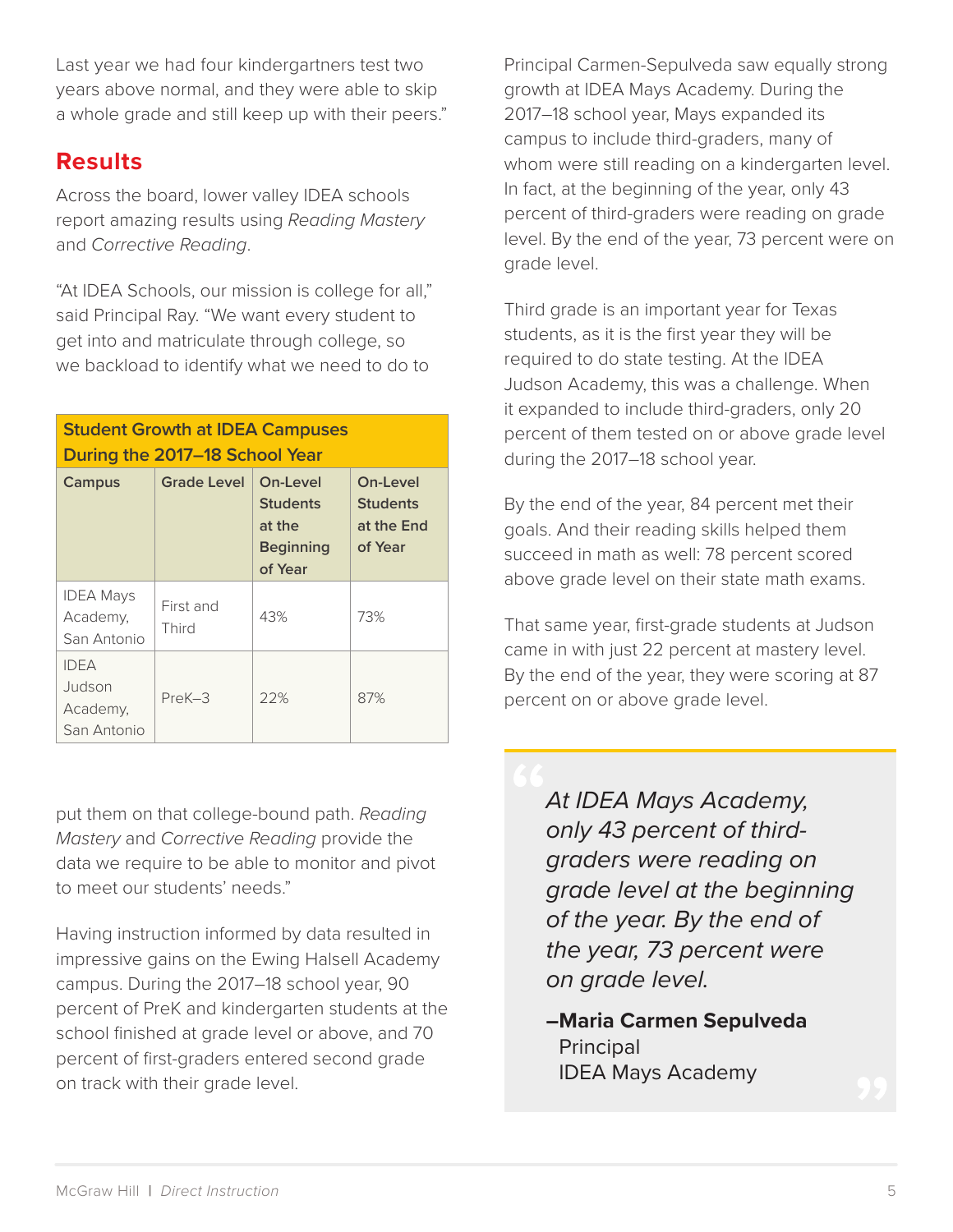"We saw a huge jump, and we attribute it to adding 90 minutes of decoding instruction to the regular reading classes," said Principal Williams. "Fidelity to *Reading Mastery* and *Corrective Reading* has also been key. We teach the script with fidelity and then work hard to understand what the data is saying about our students' progress. Our teachers are not afraid of reading the data to uncover which discrete skills students have or lack."

Matamoros noted that their goal for all lower valley IDEA campuses is for 90 percent of students to be on level or higher in reading, math, and language arts. The 2017–18 school year was the first time all the schools in her region met those goals. Matamoros also expressed pride in the achievements of students at IDEA Academy Brownsville, where she was the principal just two years prior.

"IDEA Academy Brownsville was the only IDEA school in Rio Grande Valley to meet its goals for state academic requirements in 2017–18," she said, "I attribute that to a strong commitment to Direct Instruction and a strategic base that uses data to evaluate students to mastery."

*We teach the script with fidelity and then work hard to understand what the data is saying about our students' progress. Our teachers are not afraid of reading the data to uncover which discrete skills students have or lack.*

**–Hope Williams Principal** IDEA Judson Academy

#### **The Future**

Carmen-Sepulveda said that San Antonio IDEA campuses will continue to use *Reading Mastery* and *Corrective Reading*, and she plans to complement them with collaboration and writing skills.

"Collaboration helps students apply what they have learned and allows them to expand on a thought," she said. "So, this will be an area of focus for us going forward."

As their campuses grow, both Ray and Carmen-Sepulveda are focused on conducting parenting academies to show parents how and why IDEA academies teach using Direct Instruction. Their hope is that family classes will result in more support at home.

"Parents need to understand why we do what we do, so they can reinforce what students are learning," said Carmen-Sepulveda. "For instance, when we teach students using *Reading Mastery*, we say, 'get ready,' and then we snap. Parents understand why we do this once they sit through a session. It really helps to have them on board."

Williams is equally committed to continuing with *Reading Mastery* and *Corrective Reading* at her school.

"Now that our teachers understand what mastery looks and feels like, and they have students moving on to new levels of understanding, most will say that they would never go back," said Williams.

"You have to trust that the curriculum and its processes will add value to the classroom," said Ray. "Nothing else teaches fluency with such great success for every student. I have students with disabilities finishing at grade level, and I often wonder if that would have been their end-of-year story without *Reading Mastery* and *Corrective Reading*."